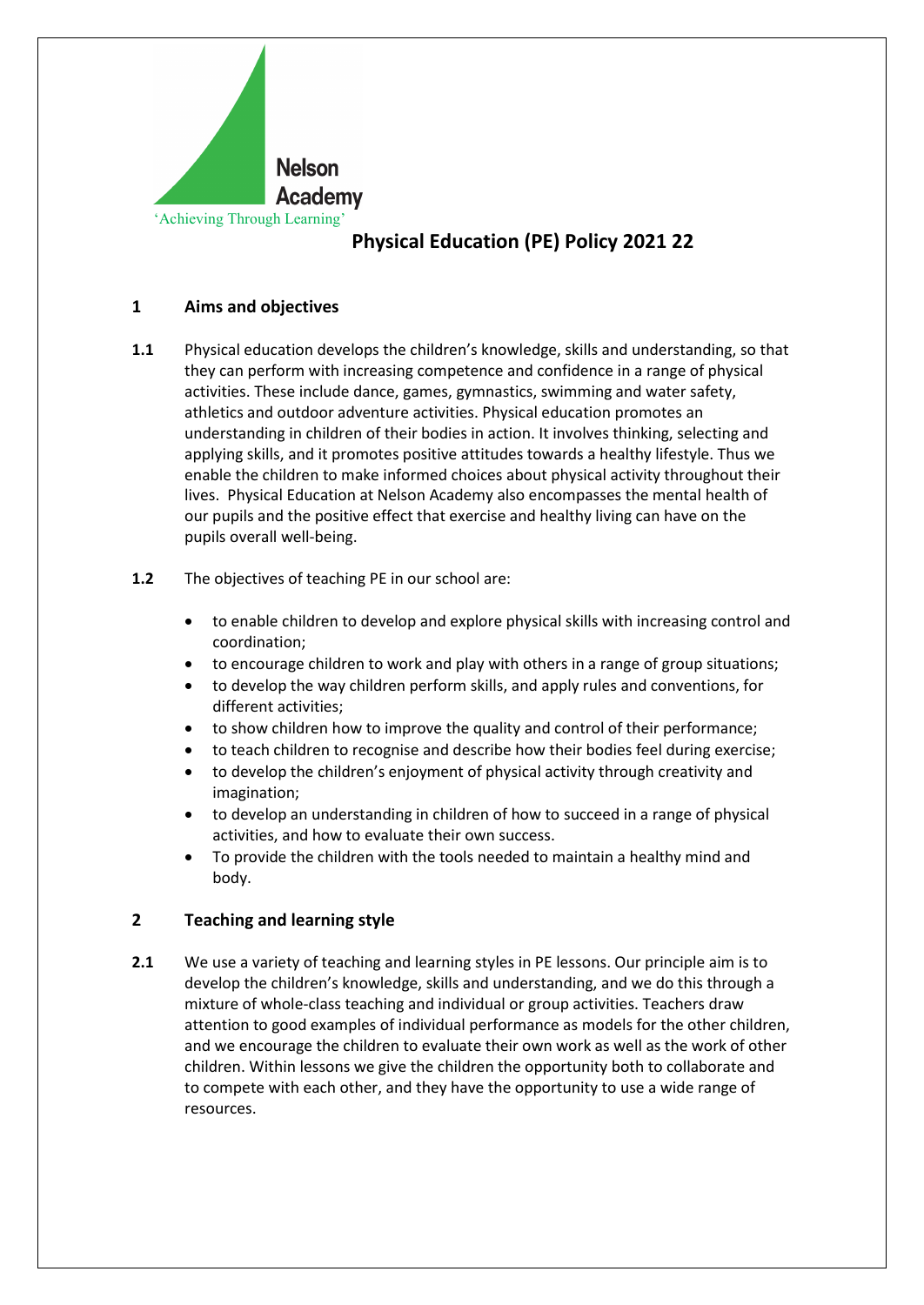- **2.2** In all classes children have a wide range of physical ability. Whilst recognising this fact, we provide suitable learning opportunities for all children by matching the challenge of the task to the ability of the child. We achieve this through a range of strategies:
	- setting common tasks that are open-ended and can have a variety of results (e.g. timed events, such as an 80m sprint);
	- setting tasks of increasing difficulty, where not all children complete all tasks (e.g. gymnastics);
	- grouping children by ability, and setting different tasks for each group (e.g. different games);
	- providing a range of challenge through the provision of different resources (e.g. different gymnastics equipment).

#### **3 PE curriculum planning**

**3.1** PE is a foundation subject in the National Curriculum. As required, in Key Stage 1 we teach children to master basic movements including running, jumping, throwing and catching, as well as developing balance, agility and co-ordination, and begin to apply these in a range of activities. To participate in team games, developing simple tactics for attacking and defending and to perform dances using simple movement patterns.

In Key Stage 2 we teach pupils to use running, jumping, throwing and catching in isolation and in combination. To play competitive games, modified where appropriate [for example, badminton, basketball, cricket, football, hockey, netball, rounders and tennis], and apply basic principles suitable for attacking and defending. To develop flexibility, strength, technique, control and balance [for example, through athletics and gymnastics]. To perform dances using a range of movement patterns. To take part in outdoor and adventurous activity challenges both individually and within a team and to compare their performances with previous ones and demonstrate improvement to achieve their personal best.

- **3.2** The curriculum planning in PE is carried out in two phases (long-term and mediumterm). The long-term plan maps out the PE activities covered in each term during the key stage. The PE subject leader devises this plan in conjunction with the PE teaching colleagues.
- **3.3** Teachers are responsible for completing our medium term plans. This gives details of each unit of work for each term. These plans define what we teach, and ensure an appropriate balance and distribution of work across each term. Lesson objectives and outcomes are clearly stated and activity ideas included. The subject leader keeps and reviews these plans.
- **3.5** We plan the PE activities so that they build upon the prior learning of the children. While there are opportunities for children of all abilities to develop their skills, knowledge and understanding in each activity area, there is progression planned into the scheme of work, so that the children are increasingly challenged as they move up through the school.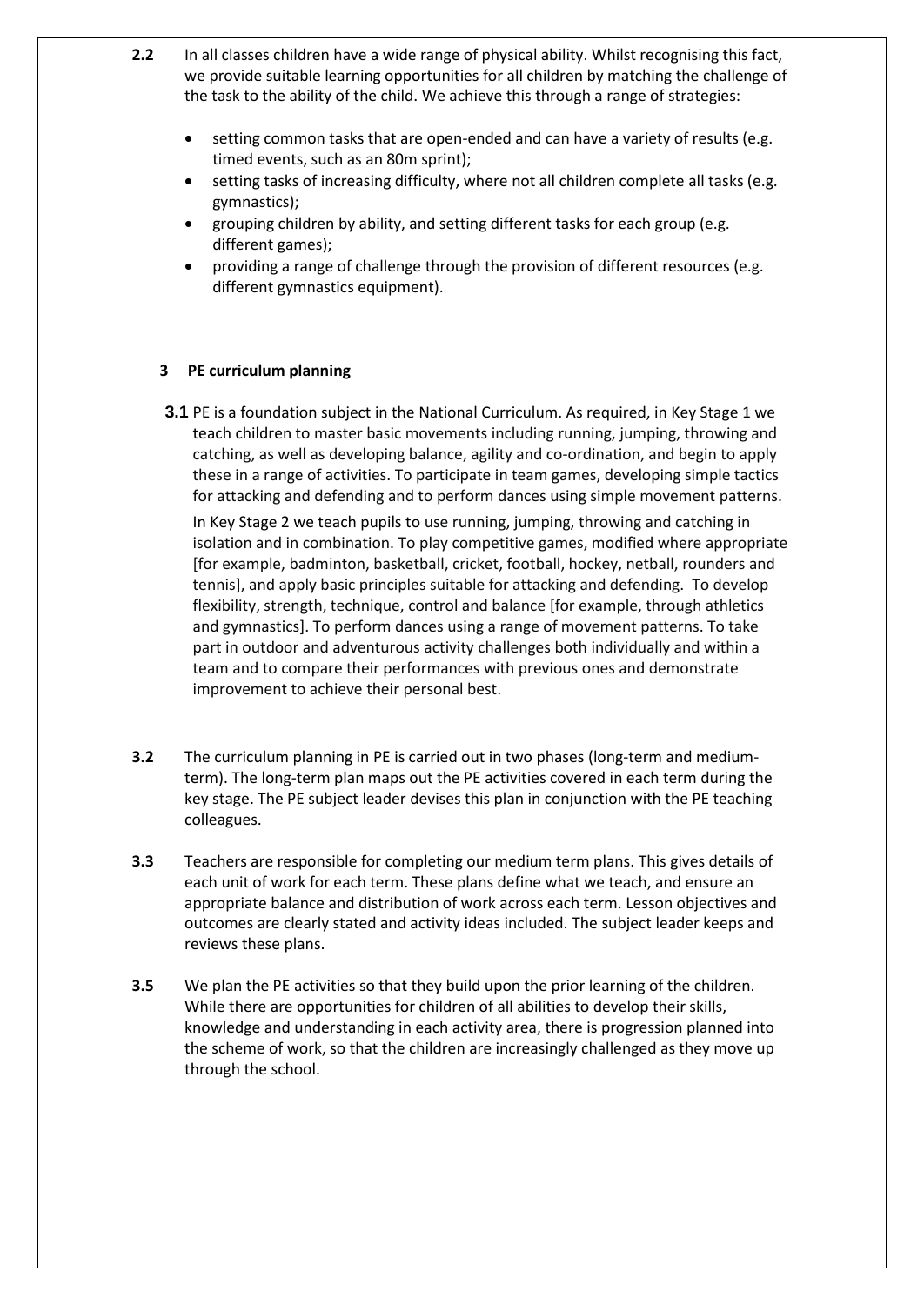### **4 Early Years Framework – see framework for details.**

### **5 Contribution of PE to teaching in other curriculum areas**

#### **5.1 English**

PE contributes to the teaching of English in our school by encouraging children to describe what they have done, and to discuss how they might improve their performance. Development of technical vocabulary is encouraged.

#### **5.2 Personal, social and health education (PSHE) and citizenship**

PE contributes to the teaching of personal, social and health education and citizenship. Children learn about the benefits of exercise and healthy eating, and how to make informed choices about these things. The positive effects of healthy living and exercise on mental health is taught through PE lessons and Healthy living week.

## **5.3 Spiritual, moral, social and cultural development**

The teaching of PE offers opportunities to support the social development of our children through the way we expect them to work with each other in lessons. Groupings allow children to work together, and give them the chance to discuss their ideas and performance. Their work in general enables them to develop a respect for other children's levels of ability, and encourages them to co-operate across a range of activities and experiences. Children learn to respect and work with each other, and develop a better understanding of themselves and of each other.

### **6 PE and ICT**

**6.1** Information and communication technology enhances the teaching of PE, where appropriate, in all key stages. In dance and gymnastics children make video recordings of their performance, and use them to develop their movements and actions. Older children compare each other's performances from recordings, and use these to improve the quality of their own work. A digital camera can record experiences during outdoor activities.

## **7 PE and inclusion**

- **7.1** We teach PE to all children, whatever their ability or individual needs. PE forms part of the school curriculum policy to provide a broad and balanced education to all children. Through our PE teaching we provide learning opportunities that enable all pupils to make good progress. We strive hard to meet the needs of those pupils with special educational needs, those with disabilities, those with special gifts and talents, and those learning English as an additional language, and we take all reasonable steps to achieve this.
- **7.2** When progress falls significantly outside the expected range, the child will be assessed and our assessment process looks at a range of factors – equipment, teaching style, differentiation – so that we can take some additional or different action to enable the child to learn more effectively. Assessment against the National Curriculum allows us to consider each child's attainment and progress against expected levels. This helps ensure that our teaching is matched to the child's needs.
- **7.3** We enable all pupils to have access to the full range of activities involved in learning PE. Where children are to participate in activities outside our school (a sports event at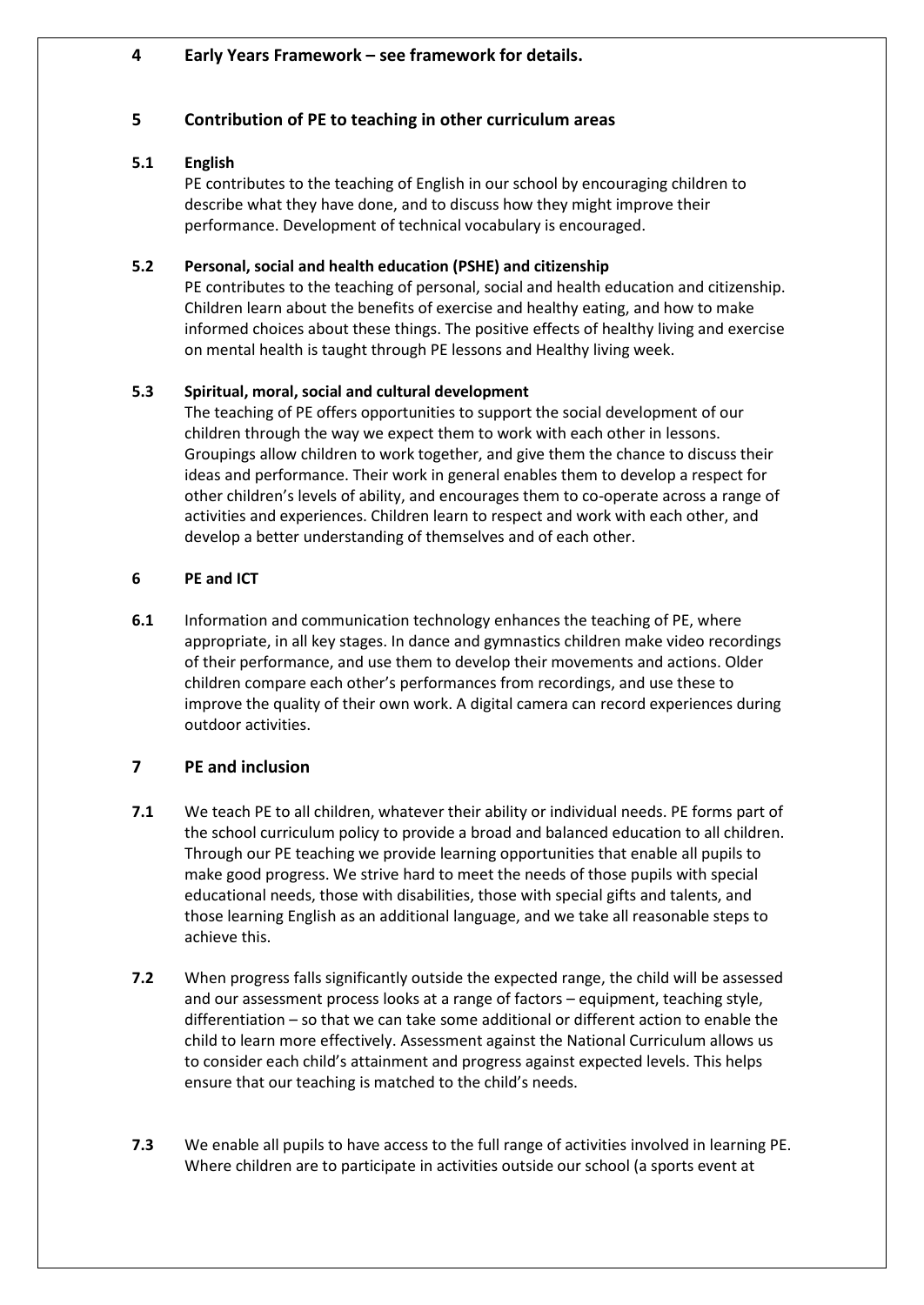another school, for example) we carry out a risk assessment prior to the activity, to ensure that the activity is safe and appropriate for all pupils.

# **8 Assessment for learning**

- **8.1** Teachers assess children's work in PE by making assessments as they observe them working during lessons. Older pupils are encouraged to evaluate their own work and to suggest ways to improve. Teachers record the progress made by children against the learning objectives for their lessons on a tracking system that will follow the child through their school life. Teachers use this record of information to plan the future work of each child. These records also enable the teacher to make an annual assessment of progress for each child, as part of the school's annual report to parents.
- **8.2** The class teachers are able to track and discuss the pupils progress with the PE teachers in order to complete half termly assessments on Pupil Asset. The progress of children will be monitored and analysed by the PE subject leader. Any discrepancies will be discussed with the class teacher and PE teacher and appropriate support will be put in place.

## **9 Resources**

**9.1** There is a wide range of resources to support the teaching of PE across the school. We keep most of our small equipment in the PE store, and this is accessible to all adults. The hall contains a range of large apparatus, and we expect the children to help set up and put away this equipment as part of their work. By so doing, the children learn to handle equipment safely. The children use the school field for games and athletics activities, and the local swimming pool for swimming lessons.

## **10 Health and safety**

**10.1** It is the general teaching requirement for health and safety that applies to this subject. We encourage the children to consider their own safety and the safety of others at all times. We expect them to change for PE into the agreed clothing for each activity area. The governing body expects the teachers to set a good example by wearing appropriate clothing when teaching PE. The policy of the governing body is that no potentially dangerous jewellery is to be worn for any physical activity. Any children wearing earrings that cannot be removed will be made to work in isolation.

## **11 Extra-curricular activities**

**11.1** The school provides a range of PE-related activities for children at the end of the school day. These encourage children to further develop their skills in a range of the activity areas. The school sends details of the current club activities to parents at the beginning of the academic year. The school also plays fixtures against other local schools. This introduces a competitive element to team games, and allows the children to put into practice the skills that they have developed in their lessons. These opportunities foster a sense of team spirit and cooperation amongst our children.

## **12 Monitoring and review**

**12.1** The monitoring of the standards of children's work and of the quality of teaching in PE is the responsibility of the PE subject leader. The work of the subject leader also